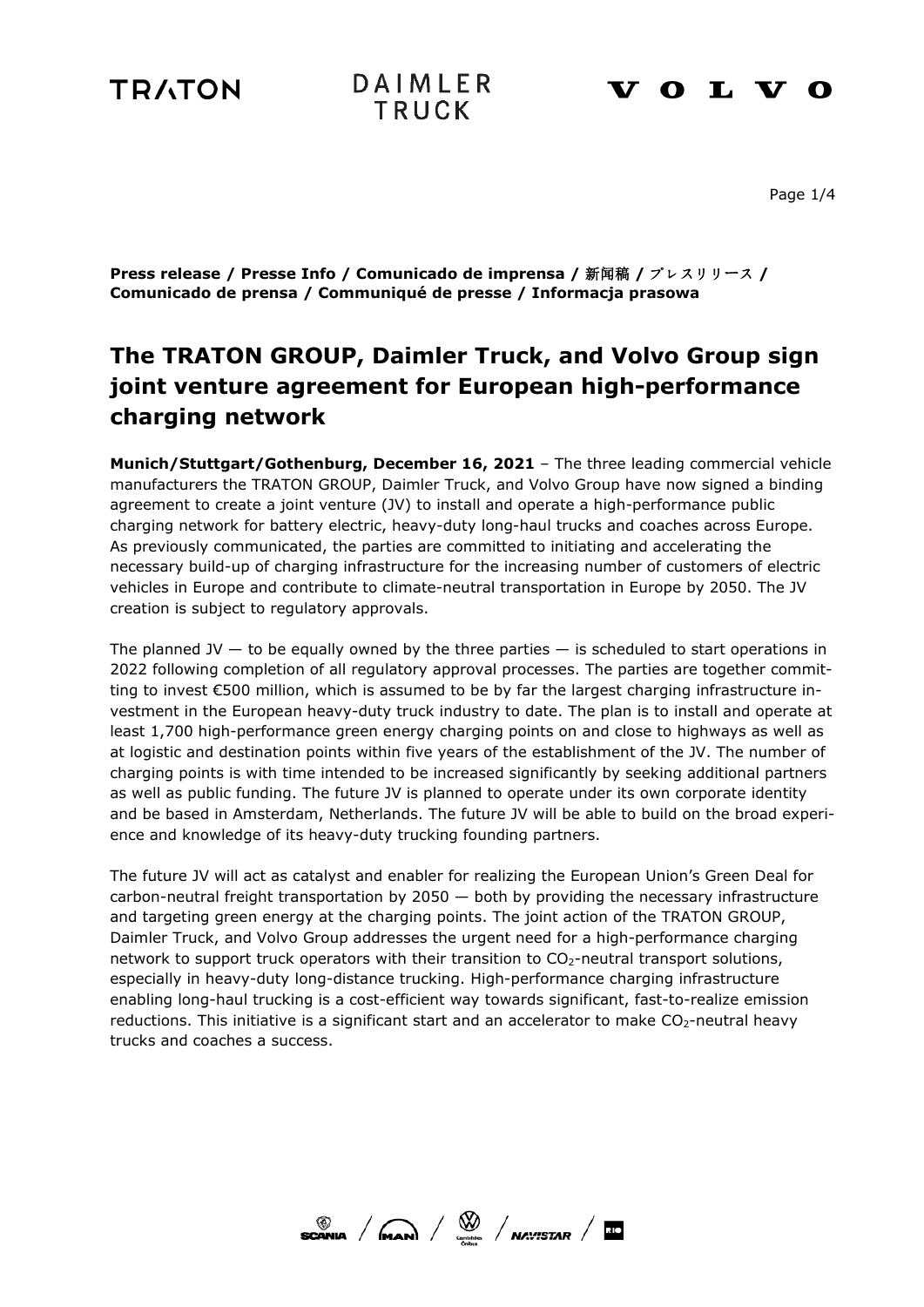# **TRATON**



# **VOLVO**

Page 2/4

**Christian Levin, CEO TRATON GROUP:** "We have the strong opinion that we as the TRATON GROUP together with our brands Scania and MAN as well as the commercial vehicle industry as a whole will be part of the solution when it comes to a CO2-neutral world. A collaboration with strong competitors like Daimler Truck and Volvo Group might seem unusual. However, the topic is of crucial importance and this unique cooperation will make us faster and more successful in delivering the transformational action needed to tackle climate change. Our joint venture will be a strong push for the rapid breakthrough of battery electric trucks and coaches, the most efficient and sustainable transport solutions."

**Martin Daum, CEO Daimler Truck:** "Today's signing announcement is great news for the transport industry and society, as it underlines all of the partners' strong commitment to making  $CO<sub>2</sub>$ -neutral trucks a reality. It is remarkable that three fierce competitors in the area of trucks and vehicle technology are taking action together to start establishing the needed charging infrastructure. Together with Volvo Group and the TRATON GROUP, we want to send a clear signal to all relevant stakeholders to follow our lead and act now."

**Martin Lundstedt, President and CEO Volvo Group:** "We are going from words to action, and this planned joint venture with Daimler Truck and the TRATON GROUP is an important step in shaping a world we want to live in. Innovative partnerships like these will enable the muchneeded change that will benefit our customers — and the entire industry. This is both a historical milestone in the transformation towards fossil-free transport and a breakthrough that shows Volvo Group's commitment to reaching net-zero greenhouse gas emissions by 2040 and a netzero emissions rolling fleet by 2050 at the latest."

The three partners see this as a breakthrough for the transport industry to cut carbon emissions — and for other industries to benefit in several ways. A recent industry report\* is calling for up to 15,000 high-performance public and destination charging points by no later than 2025, and up to 50,000 high-performance charging points by no later than 2030. Therefore, this kick-start is a call for action to all other industry players, as well as governments and policy makers, to work together for a rapid expansion of the necessary charging network to be able to contribute to reaching the climate targets. As a clear signal towards all stakeholders, the charging network of the three parties will be open and accessible to all commercial vehicles in Europe, regardless of brand.

### **Customer-centric approach taking different applications into consideration**

By focusing on customers' needs, different applications will be taken into consideration. Battery electric vehicle fleet operators will be able to leverage both fast charging tailored to the 45-minute mandatory rest period in Europe focusing on long-distance transport — the highest priority of the future  $JV$  — and also overnight charging.

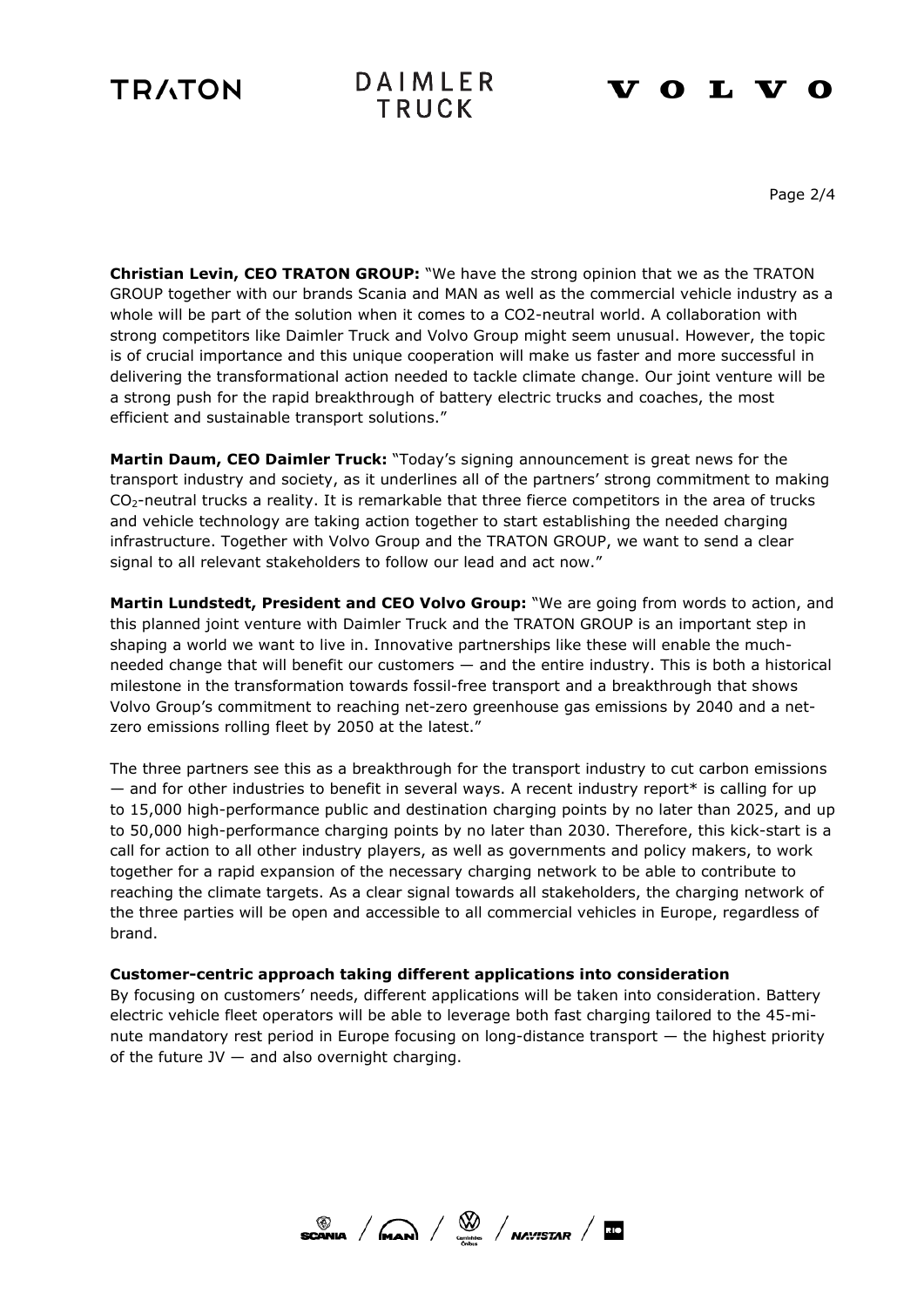



### **VOLVO**

Page 3/4

### **Partners in the joint venture, but competitors in all other areas**

The TRATON GROUP, Daimler Truck, and Volvo Group will own equal shares in the planned JV but continue to be competitors in all other areas. The creation of the JV is subject to regulatory approvals.

*\*Published in May 2021 by ACEA, the European Automobile Manufacturers Association (Association des Constructeurs Européens d'Automobiles), the organization of all major truck manufacturers in Europe, also backed by the TRATON GROUP, Daimler Truck, and Volvo Group.*

### **Contact**

### **Pietro Zollino**

Head of Group Communications, Governmental Relations & Sustainability T +49 172 8371431 pietro.zollino@traton.com

#### **Matthias Karpstein**

Business Media Relations T +49 172 3603071 matthias.karpstein@traton.com

**TRATON SE**  Dachauer Str. 641 / 80995 Munich / Germany

www.traton.com

**Claes Eliasson** Volvo Group Media Relations +46 31 323 72 29 [claes.eliasson@volvo.com](mailto:claes.eliasson@volvo.com)

**Peter Smodej** +49 176 30936446 [peter.smodej@daimlertruck.com](mailto:peter.smodej@daimlertruck.com)

**Akim Enomoto** +49 176 30995099 [akim.enomoto@daimlertruck.com](mailto:akim.enomoto@daimlertruck.com)